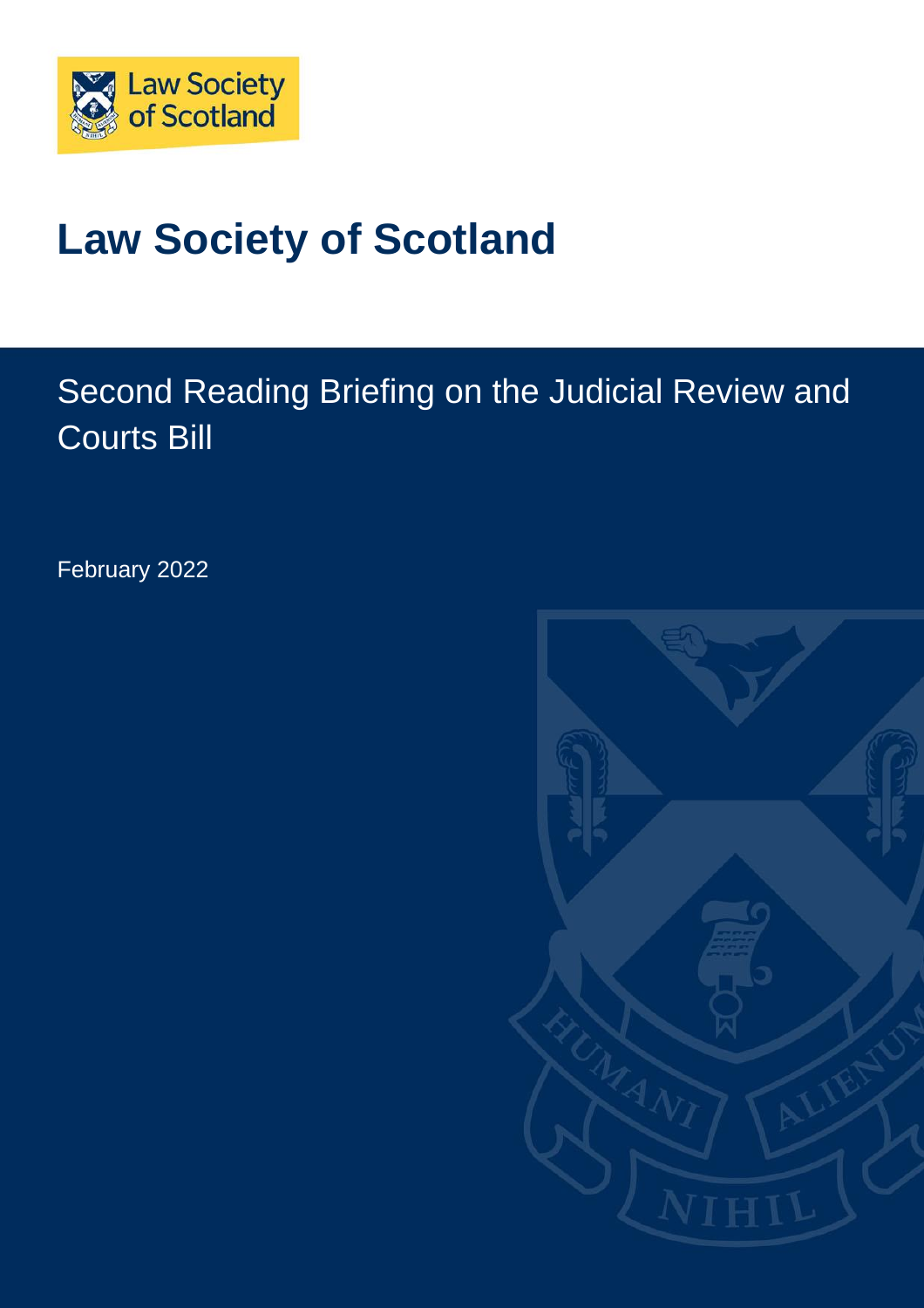

# **Introduction**

The Law Society of Scotland is the professional body for over 12,000 Scottish solicitors.

We are a regulator that sets and enforces standards for the solicitor profession which helps people in need and supports business in Scotland, the UK and overseas. We support solicitors and drive change to ensure Scotland has a strong, successful and diverse legal profession. We represent our members and wider society when speaking out on human rights and the rule of law. We also seek to influence changes to legislation and the operation of our justice system as part of our work towards a fairer and more just society.

Our Constitutional Law sub-committee has the following comments to put forward at Second Reading of the Judicial Review and Courts Bill.

# **General Comments**

#### **The Judicial Review and Courts Bill**

The [Judicial](https://bills.parliament.uk/publications/44924/documents/1316) Review and Courts Bill introduces reforms to the delivery of justice primarily in England and Wales.

In particular the Bill relates to Judicial Review, Courts, Tribunals and Coroners, English Criminal Procedure, Online Procedure in English Civil Courts and Reserved Tribunals, Employment Tribunals and the Employment Appeal Tribunal, Coroners and courts in the City of London.

#### **Specific Comments**

Part 1 Judicial Review

#### **Clause 1 Quashing Orders**

Clause 1 inserts a new section 29 A into the Senior Courts Act 1981.

#### **Section 29A (1)**

Section 29A (1) gives a court the power to include in a quashing order provision

- (a) for the quashing not to take effect under a date specified in the order ("a suspensive quashing order") or
- (b) removing or limiting any retrospective effect of the order ("a prospective quashing order").

This provision will give a court the power to make a suspensive quashing order or a prospective quashing order in every case where a court decides to make an order to quash or reduce some provision in subordinate legislation or some administrative act or decision by Ministers or some other body because it is invalid and ultra vires.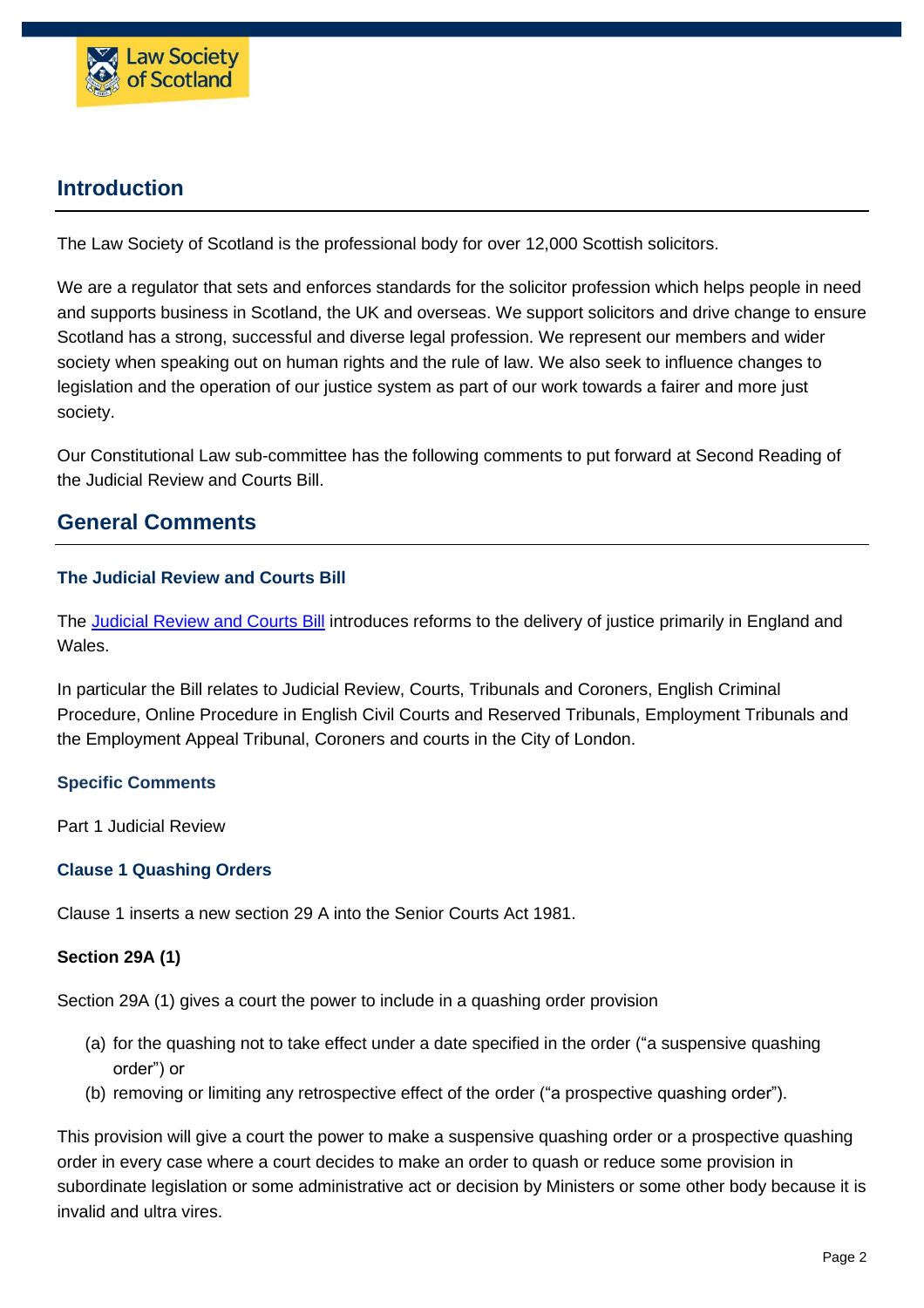

In their Report, the Independent Review of Administrative Law (IRAL) thought that a suspended quashing order would be useful in providing flexibility in two general areas –

- (a) where the case raises significant constitutional questions or where the quashing decision would pose significant risks to national security or the public interest and the order would allow Parliament to clarify or amend the position; and
- (b) where the order would allow the defect to be corrected by new legislation or further administrative action.

The 1981 Act does not apply to Scotland and the Scottish courts do not make orders called quashing orders. Nevertheless, it may be interest to note that, in responding to the Lord Chancellor's Consultation, the Society took the view that it would be useful to give the English courts the power to make provision analogous to section 102 of the Scotland Act 1998.

The Government appears to have accepted the Society's view because the wording of section 29A (1) is very similar to that in section 102. In particular, it goes further than IRAL recommended because it provides not only for suspended quashing orders but also for orders which modify the retrospective effect of the quashing orders, prospective quashing orders

Section 102 applies only in certain circumstances - where a court or tribunal decides

- (a) that an Act of the Scottish Parliament or some provision in it is not within the legislative competence of the Scottish Parliament or
- (b) that a member of the Scottish Government does not have the power to make a provision of subordinate legislation or purports to exercise a function outside devolved competence.

In these circumstances, section 102 (2) provides that the court or tribunal may make an order

- "(a) removing or limiting any retrospective effect of the decision, or
- (b) suspending the effect of the decision "

It might be helpful were we to set out our approach to this issue:

#### **a. Precedent for section 102 of the Scotland Act 1998**

Section 102 of the Scotland Act 1998 is derived from s.172 (1)(b) of the Constitution of South Africa which empowers a court, when declaring invalid any law or conduct" which is inconsistent with the Constitution, to make. "(i) an order limiting the retrospective effect of the declaration of invalidity; and (ii) an order suspending the declaration of invalidity for any period and on any conditions, to allow the competent authority to correct the defect." An example of where the Constitutional Court made such orders was the *First National Bank of South Africa v Land and Agricultural Bank of South Africa <http://www.saflii.org.za/za/cases/ZACC/2000/9.pdf>*

#### **b. Policy necessity for section 102 of the Scotland Act**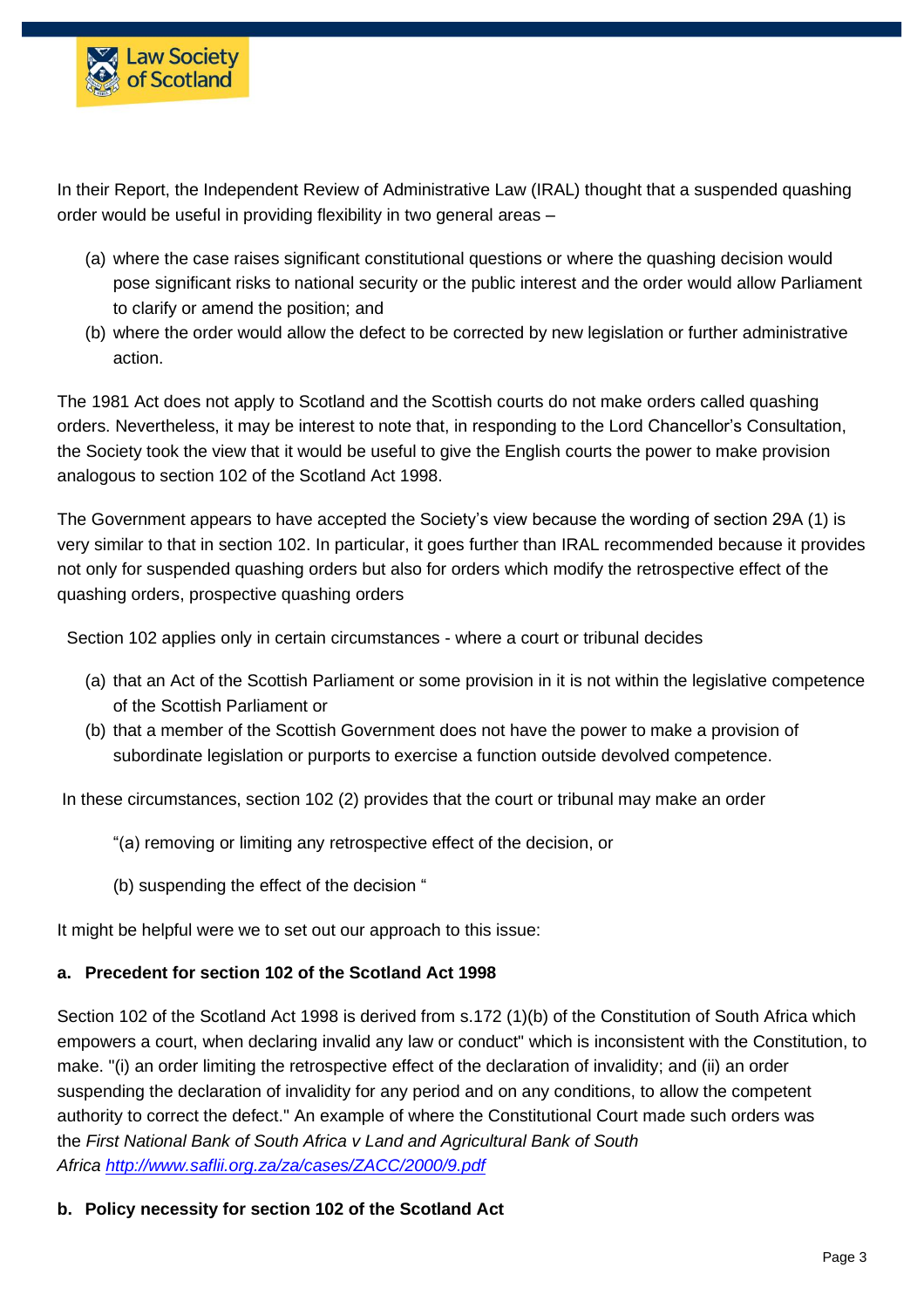

The Scotland Act 1998 provides for what it is competent for the Scottish Parliament and Scottish Government to do. Section 29(1) provides that, if a provision of an Act of the Scottish Parliament (ASP) is outside its legislative competence, it is "not law". There are similar provisions in relation to any subordinate legislation made, or other act, by a member of the Scottish Government (see, for example, sections 54 and 57(2)).

Given that background and the consequences which could follow if a court were to decide that some provision of an ASP or subordinate legislation made, or other act, by a member of the Scottish Government was outside legislative or devolved competence, and, therefore, strictly null and void, it was clearly appropriate, and even necessary, that the court should be given similar powers as in the South African Constitution to limit the retrospective effect of its decision and, in particular, to suspend the effect of its decision so as to enable the defect to be remedied.

#### **c. Legal necessity for section 102 of the Scotland Act**

At the time of the Scotland Act, there were doubts as to whether, when a court decided that some act was ultra vires or null and void, it had, or would consider it appropriate to exercise, any inherent powers to make any such order. Given the background of the vires provisions in that Act, it was particularly doubtful whether a court would do so in the context of that Act,

The effect of section 102 is therefore to make it clear that, even although a court decided that some provision of an ASP or subordinate legislation made, or other act, by a member of the Scottish Government was outside legislative or devolved competence, and, therefore, strictly null and void, the court could nevertheless make an order limiting the retrospective effect, or suspending the effect, of its decision.

This express statutory power would override any qualms which a court might otherwise have had about the appropriateness of making any such order, such as were subsequently expressed by the Supreme Court in *Ahmed (No 2) v HM Treasury 2010 UKSC 5*. In that case, it was held, by a majority, that it would not be appropriate to suspend a quashing order because it would be inconsistent with its nullity effect. In this context, it is noticeable that the Supreme Court did not have any similar qualms in *Cadder v. HMA [2010] UKSC* 43 at 58 when it held that it had, and could appropriately exercise, its inherent discretionary power to limit the retrospective effect of its decision that some act of the Lord Advocate was ultra vires.

#### **d. Examples of cases where orders under section 102 have been used.**

Section 102 has been used in a number of cases for example:

a. *Salvesen v Riddell [2013] UKSC 22.* This case was a "devolution issue" appeal, under paragraph 13 of Schedule 6 of the Scotland Act 1998, from the Court of Session. The case concerned a challenge to the legality of section 72 of the Agricultural Holdings (Scotland) Act 2003 on the basis that it was incompatible with the applicant's right to property, as protected by Article 1 of the First Protocol of the European Convention of Human Rights (A1 P1). The legislation under scrutiny sought to reform the regulation of the relationship between agricultural tenants and landlords. Section 72 of the Agricultural Holdings (Scotland) Act 2003 sought to change the way that limited partnerships between tenants and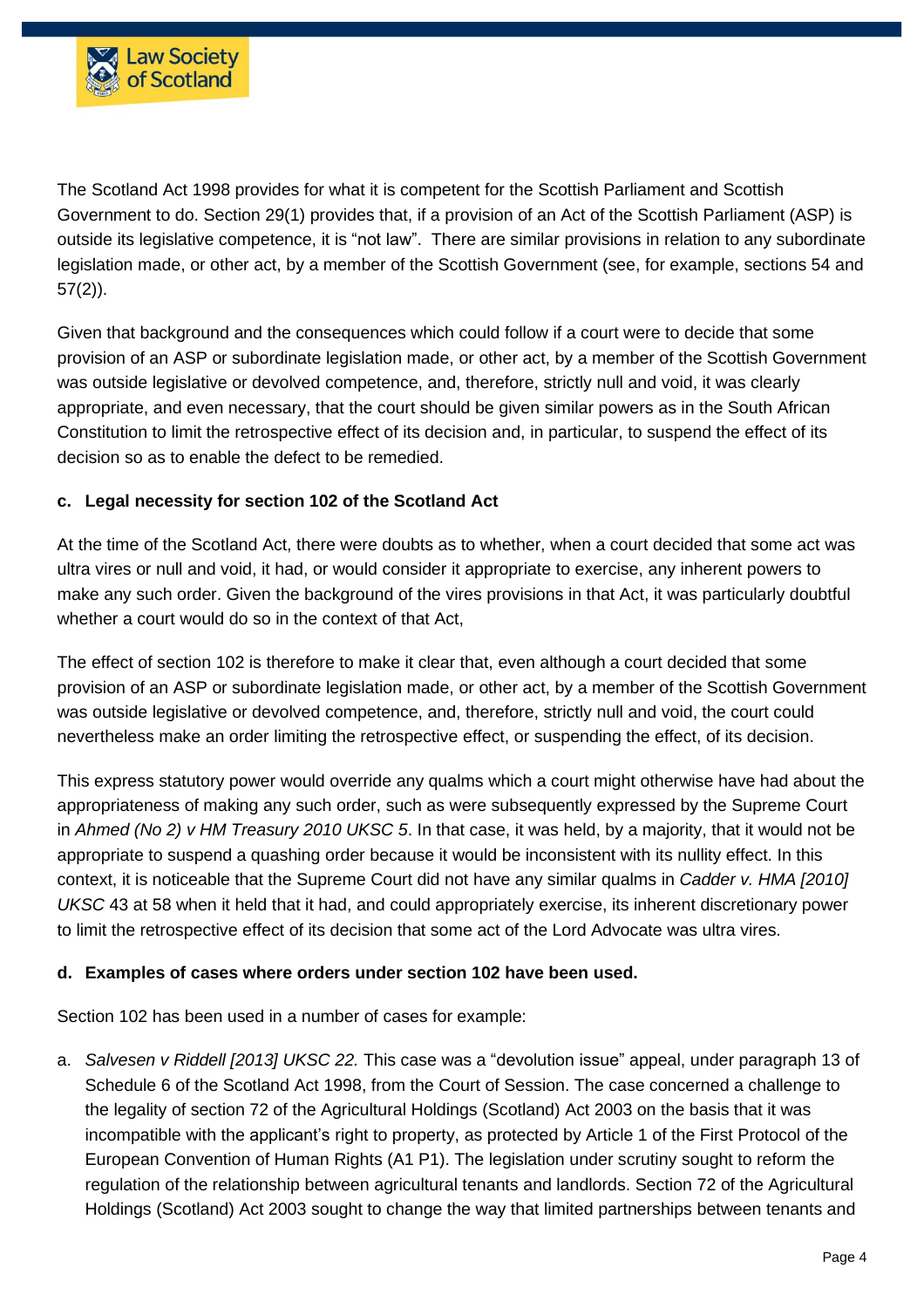

landlords could be terminated. The Supreme Court held that section 72 (10) of the 2003 Act was outside the legislative competence of the Scottish Parliament but made an order, under section 102 (2) (b) of the Scotland Act 1998, to suspend the effect of its decision for 12 months (or such shorter period as was necessary for the Scottish Parliament to legislate). This was to enable the Scottish Government and Parliament to correct the "defect" in the legislation. In 2014 the Scottish Government produced The Agricultural Holdings (Scotland) Act 2003 Remedial Order 2014 in response to the judgment, which was approved by the Scottish Parliament.

b. *P v Scottish Ministers [2017] CSOH 33* concerned standard and enhanced disclosures issued under the Police Act 1997 ("the 1997 Act") and disclosures of PVG scheme records issued under the Protection of Vulnerable Groups (Scotland) Act 2007 ("the 2007 Act") – these types of disclosures are referred to collectively as 'higher level' disclosures. In 2015, the Police Act 1997 and the Protection of Vulnerable Groups (Scotland)Act 2007 Remedial (No. 2) Order 2015 ("the 2015 Remedial Order") amended the 1997 and 2007 Acts in relation to the spent conviction information which could be disclosed in a higher-level disclosure. That 2015 Remedial Order introduced lists of offences into schedules 8A and 8B of the 1997 Act. Schedule 8A lists certain spent convictions for which will continue always to be disclosed due to the serious nature of the offence. In *P v Scottish Ministers*, P raised a petition for judicial review in relation to the disclosure of a previous conviction for lewd and libidinous practices on his PVG scheme record. Although the conviction was spent, the offence was included in P's record because it was on the Always Disclose List. The court declared that, insofar as the regulations require automatic disclosure of P's conviction before the Children's Hearing, the 2015 Remedial Order unlawfully and unjustifiably interfered with the petitioner's right under Article 8 of the ECHR, and Scottish Ministers had no power to make the provisions in terms of section 57(2) of the Scotland Act 1998.

However, the effect of the court order was suspended under section 102 for nine months to allow Ministers to remedy the legislation. The 2018 Remedial Order set out amendments to the 1997 and 2007 Acts. The effect of the amendments was that recipients of higher-level disclosures under those Acts whose disclosure contains information about a conviction for an offence listed in the Always Disclose List will in certain specified circumstances have the right to apply to a Sheriff in order to seek removal of that conviction information before their disclosure is sent to a third party such as an employer.

#### **e. Section 102 in a non-devolution context**

Section 102 only applies in a devolution context under the Scotland Act where a court holds that a provision of an Act of the Scottish Parliament or subordinate legislation made, or other act, by a member of the Scottish Government was outside legislative or devolved competence, and, therefore, null and void.

There is no statutory equivalent to section 102 in a non-devolution context where a Scottish court holds that some subordinate legislation or some administrative or executive act by a Government Minister or other body is ultra vires for some reason which is not relevant to legislative or devolved competence under the Scotland Act.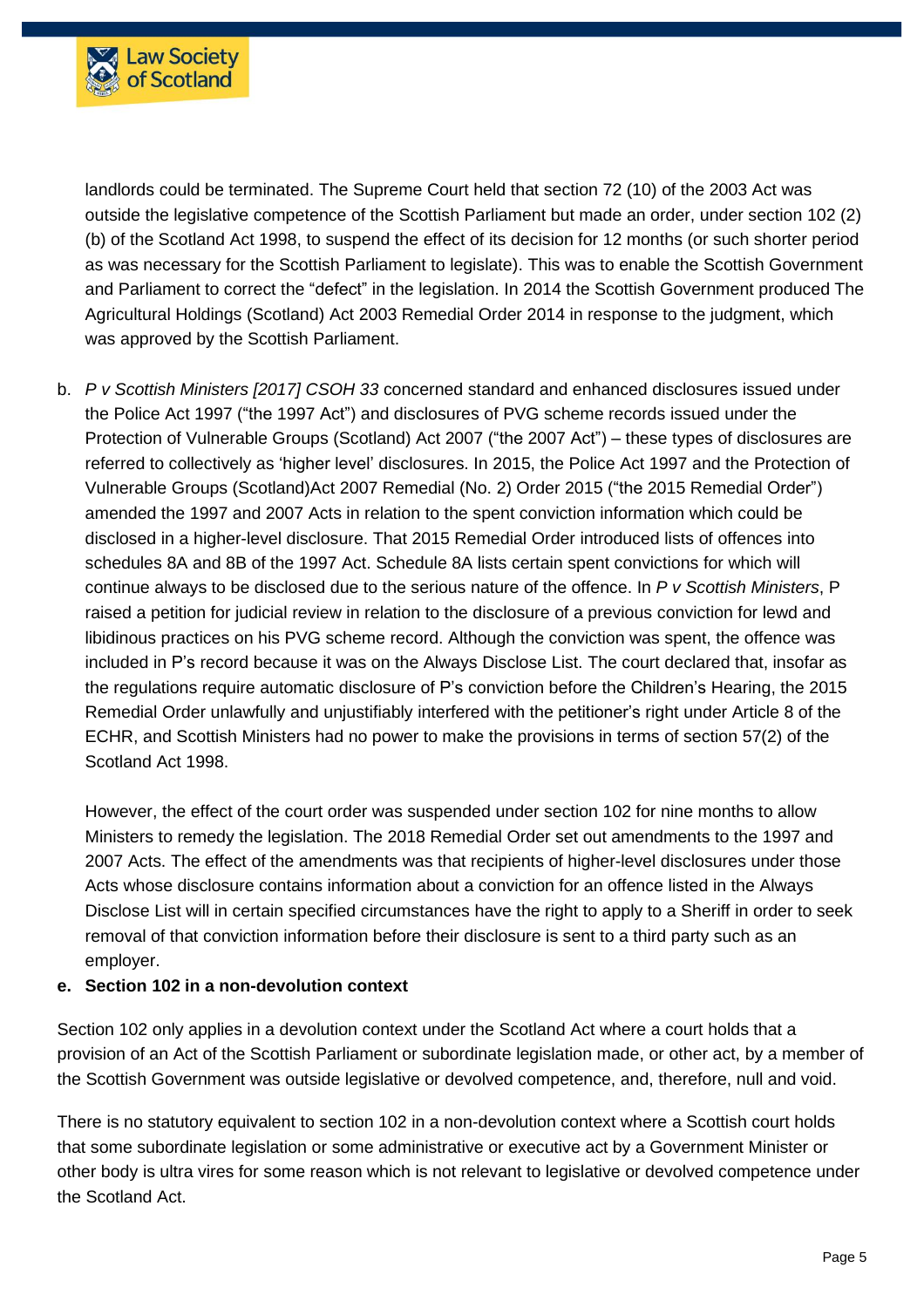

It is not clear whether, in a non-devolution context, a Scottish court would have the power at common law to suspend the effect of its decision or to limits its retrospective effect. The question whether some statutory provision is required to give a Scottish court such a power is something which will no doubt be considered by the Scottish Government.

# **Section 29A (2)**

This subsection provides that in using the powers in 29A (1), the court may make that order subject to conditions so that, for example, the quashing order will not take effect if certain conditions are met. The clause does not limit or prescribe the conditions, leaving this to the court's discretion.

# **Section 29A (3) (4) and (5)**

These subsections provide in effect that, when a court makes a suspensive or prospective quashing order, the invalid act is to be treated as valid until the order takes effect. These provisions mean that, when a court makes such an order, it has the effect of rendering valid something which was invalid, or even null and void, until the suspensive or prospective order takes effect. These effects may be implicit from the making such an order but providing for them expressly demonstrates the wide powers which a court is being given. A court could, for example, decide that some subordinate legislation or administrative act or decision is invalid or ultra vires because it is outwith the powers given by Parliament but nevertheless it will suspend the invalidity or remove its retrospective invalidity and thus give validity to something which Parliament did not intend. There are no similar provisions in section 102.

#### **Section 29A (8)**

This subsection sets out a list of non-exhaustive factors to which a court must have regard when deciding whether to exercise the power to make a suspensive or prospective quashing order. The factors include:

*(a) the nature and circumstances of the relevant defect;*

(b) any detriment to good administration that would result from exercising or failing to exercise the power;

*(c) the interests or expectations of persons who would benefit from the quashing of the impugned act;*

*(d) the interests or expectations of persons who have relied on the impugned act;*

(e) so far as appears to the court to be relevant, any action taken or proposed to be taken, or undertaking *given, by a person with responsibility in connection with the impugned act;*

*(f) any other matter that appears to the court to be relevant.*

The IRAL Report recommended that it should. "be left up to the courts to develop principles to guide them in determining in what circumstances a suspended quashing order would be awarded, as opposed to awarding either a quashing order with immediate effect or a declaration of nullity" (para 3.69) However, given the considerable powers which a court is being given, it seems to the Society that it is right that a court should be required to have regard to certain factors, provided it is possible, as subsection (8)(f)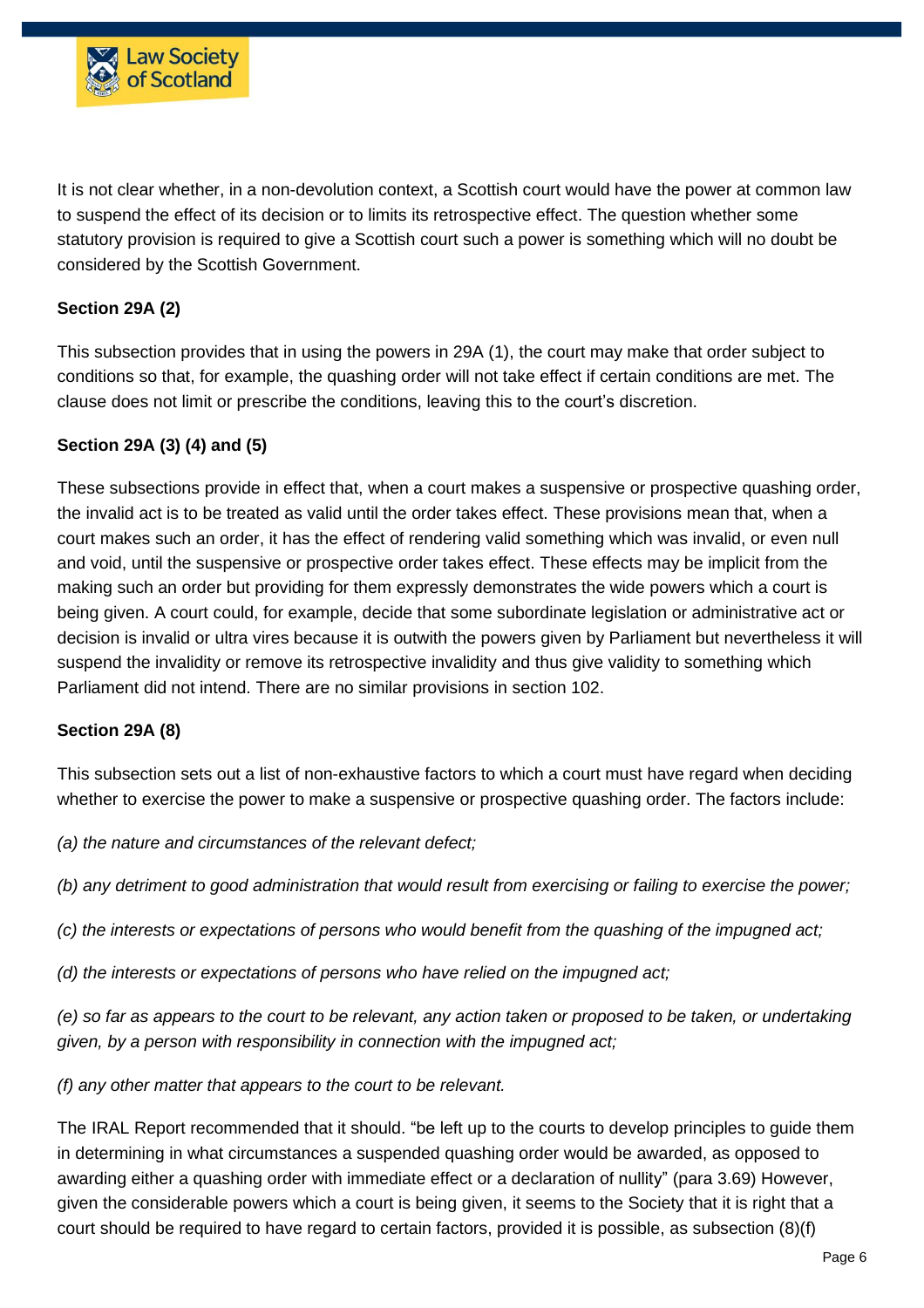

provides, for a court to have regard to other factors.

It is noticeable that section 102(3) requires a court, in deciding whether to make an order under section 102 to "(among other things) have regard to the extent to which persons who are not parties to the proceedings would otherwise be adversely affected". This factor is not expressly mentioned in the list in section 29A (8) and it is considered that it should be.

# **Section 29A (9)**

This subsection provides that a court must make a suspensive or prospective quashing order if it considers that such an order "would, as a matter of substance, offer adequate redress in relation to the relevant defect… unless it sees a good reason not to do so"

The Explanatory Notes (paragraph 21) refer to this provision as a "general presumption", but it is more than a presumption. A court is required to make such an order if it is of that opinion unless it sees a good reason not to.

It is not clear what this means. Does it mean that a court is required to make such an order where they consider that it would, as a matter of substance, offer only the person bringing the judicial review adequate redress? If so, what about the interests of persons who are not parties to the proceedings which may be adversely affected by making such an order? This seems to run counter to the factor which the courts are required to consider by section 102(3). This would seem to be very unjust and would doubtless be a "good reason" why a court should not make the order. But this calls in question the need for this provision at all.

It is suggested that this subsection should be deleted.

#### **Clause 2 Exclusion of review of Upper Tribunal's permission-to-appeal decisions**

Clause 2 removes Cart Judicial Reviews (*R (on the application of Cart) (Appellant) v The Upper Tribunal (Respondent)* [2011] UKSC 28) and *Eba (Respondent) v Advocate General for Scotland (Appellant) [2011] UKSC 29* by way of an ouster clause. This will remove an individual's ability to judicially review a decision of the Upper Tribunal to refuse permission to appeal from the First-tier Tribunal. Clause 2 will apply UKwide in relation to matters of reserved law (see subsection (5)). Clause 2 will remove the jurisdiction of the Court of Session over decisions of the Upper Tribunal (under the Tribunals Courts and Enforcement Act 2007 ('TCEA')) on applications for permission to appeal from the First-tier Tribunal. The bill does not apply to cases which relate to devolved policy and the legislative consent convention does not apply. Because the TCEA is reserved (insofar as tribunals are dealing with reserved matters), any changes required to Scottish legislation will be consequential.

#### **Our Comment**

The justification for the ouster provision in relation to the law in England and Wales and reserved matters seems to be the high volume of applications and low number of successful outcomes. It is worth noting that the evidence in England has been disputed: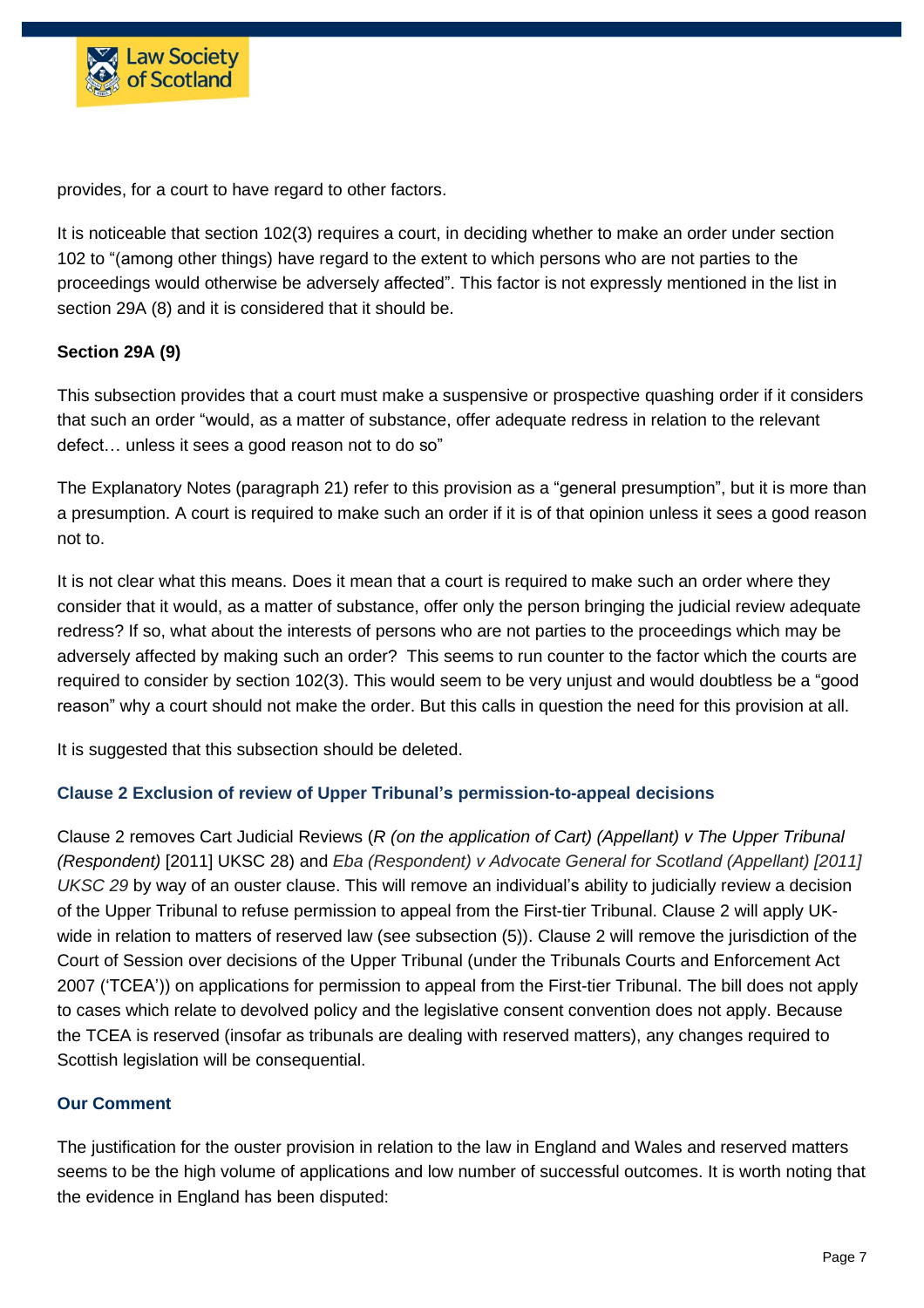

Joe [Tomlinson](https://ukconstitutionallaw.org/2021/03/29/joe-tomlinson-and-alison-pickup-putting-the-cart-before-the-horse-the-confused-empirical-basis-for-reform-of-cart-judicial-reviews/) and Alison Pickup: Putting the Cart before the horse? The Confused Empirical Basis for Reform of Cart Judicial Reviews – UK [Constitutional](https://ukconstitutionallaw.org/2021/03/29/joe-tomlinson-and-alison-pickup-putting-the-cart-before-the-horse-the-confused-empirical-basis-for-reform-of-cart-judicial-reviews/) Law Association

Mikołaj [Barczentewicz:](https://ukconstitutionallaw.org/2021/05/05/mikolaj-barczentewicz-should-cart-judicial-reviews-be-abolished-empirically-based-response/) Should Cart Judicial Reviews be Abolished? Empirically Based Response – UK [Constitutional](https://ukconstitutionallaw.org/2021/05/05/mikolaj-barczentewicz-should-cart-judicial-reviews-be-abolished-empirically-based-response/) Law Association

We have no evidence that there is the same problem in Scotland. On the contrary there is a good example of a recent successful Cart/Eba Judicial Review: *CM (Petitioner) 2021 CSIH 15*, in which the First Tier Tribunal (FtT), Upper Tribunal (UT), and the Lord Ordinary misunderstood the petitioner's evidence and the Inner House intervened to reduce the UT's decision refusing permission to appeal:

# [https://www.scotcourts.gov.uk/docs/default-source/cos-general-docs/pdf-docs-for](https://www.scotcourts.gov.uk/docs/default-source/cos-general-docs/pdf-docs-for-opinions/2021csih015.pdf?sfvrsn=81f7eddd_0)[opinions/2021csih015.pdf?sfvrsn=81f7eddd\\_0](https://www.scotcourts.gov.uk/docs/default-source/cos-general-docs/pdf-docs-for-opinions/2021csih015.pdf?sfvrsn=81f7eddd_0)

We are not persuaded that the proposition that the UT has already considered and dismissed the case is well founded. This suggests a detailed adversarial hearing took place with a reasoned judgement being issued by the UT, but this is not what happens. Only the FtT issues a reasoned judgement. Applications for permission to appeal to the FtT, and subsequently to the UT, are both considered by a single judge and decided on the papers. The reasoning is usually very brief. A hearing before a Lord Ordinary in a Cart/Eba judicial review is the first opportunity to put forward detailed oral submission addressing why the FtT erred in law.

In our view the decision in Cart provides an important safeguard which is necessary to prevent injustice. The Government should reconsider the necessity for the ouster provision in clause 2.

Part 2 Courts, Tribunals and Coroners

We have no comment to make on Chapter 1 Criminal courts or Chapter 2 Online Procedure

Chapter 3 Employment Tribunals and Employment Appeal Tribunal

Clauses 32-36 transfer the responsibility for the making of Employment Tribunals (ETs) procedure **r**egulations and Employment Appeal Tribunal (EAT) rules from the Secretary of State for Business, Energy and Industrial Strategy (SoS BEIS) and the Lord Chancellor respectively to the Tribunal Procedure Committee (TPC), as a power to make unified Employment Tribunal Procedure Rules equivalent to the TPC's rule making power under the Tribunals, Courts and Enforcement Act 2007; Clause 35 allows for the delegation of judicial functions in the ETs and the EAT to authorised case officers on a similar basis to the First-tier Tribunal and Upper Tribunal. The Employment Tribunals measures extend to England, Wales and Scotland. Responsibility for Employment Tribunals in Scotland is due to transfer to the Scottish Government following the Government's acceptance of the recommendations of the Smith Commission. Until that point, the rule making Committee would have rule-making powers for the Employment Tribunal and Employment Appeal Tribunal in England and Wales and the equivalent Tribunals in Scotland.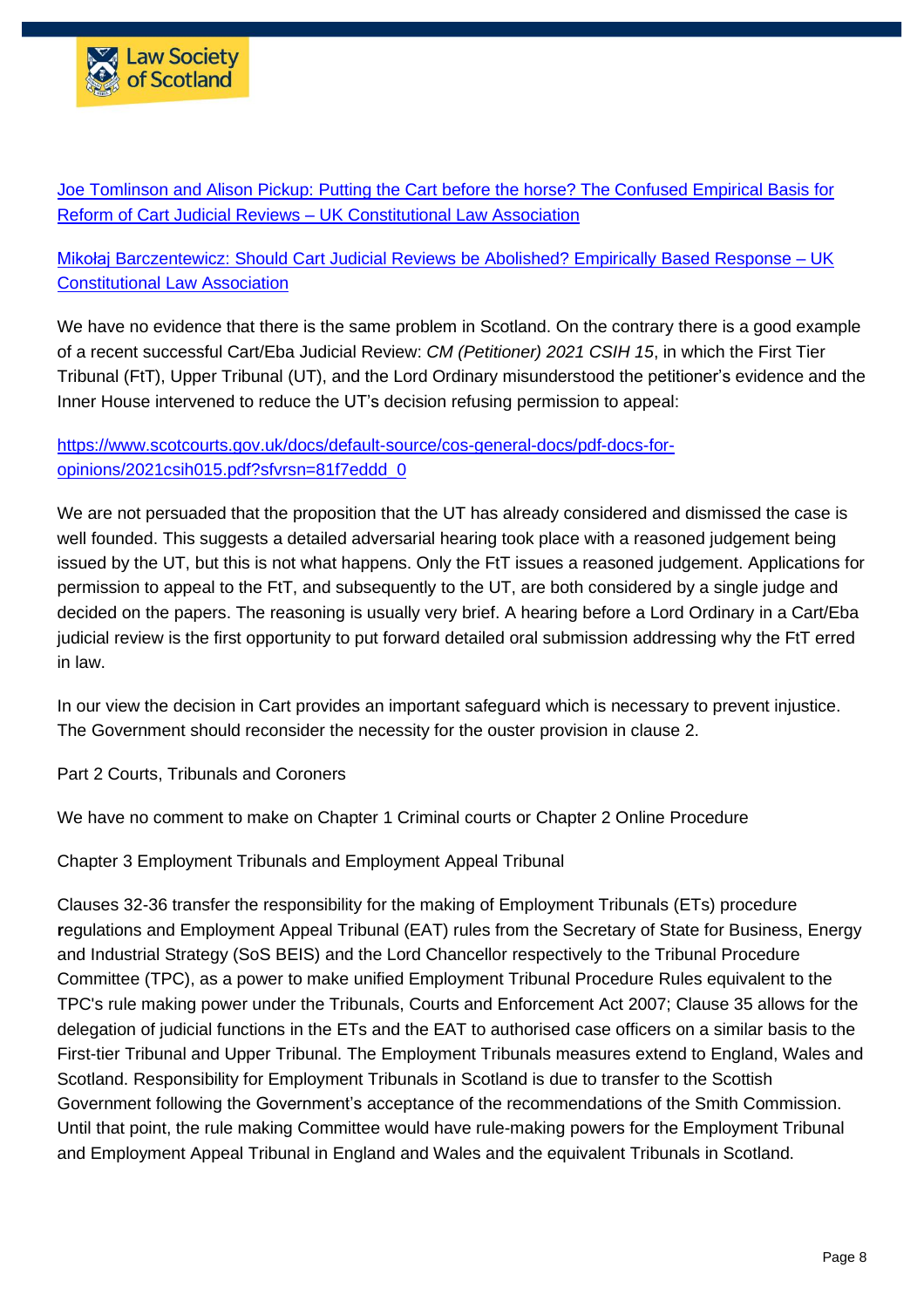

#### **Our Comment**

Chapter 3 provisions seem to be sensible and will improve the working of the ETs and EAT.

We have no comment to make on Chapter 4 Coroners or Chapter 5 Other Provisions about Courts.